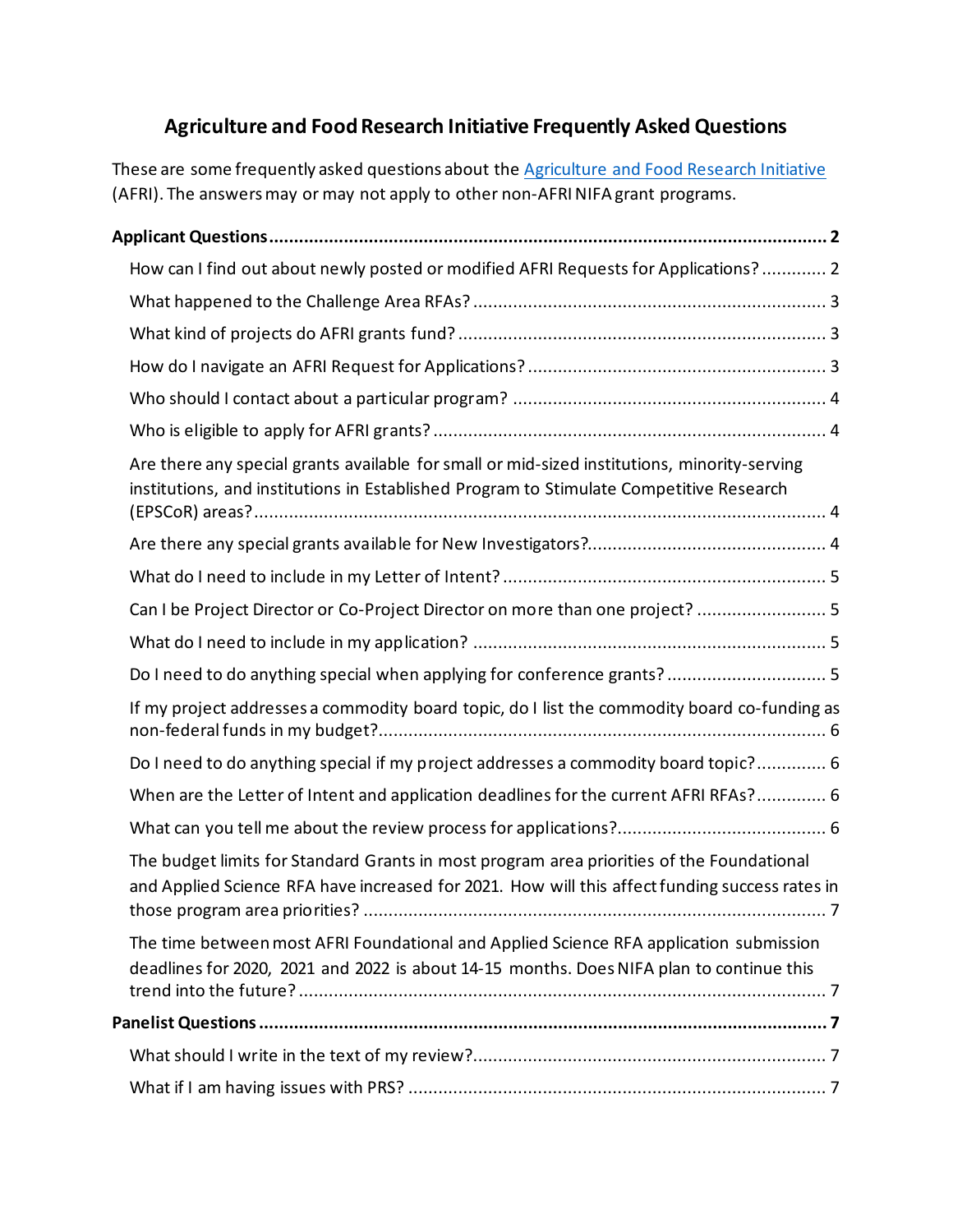| I've received my project initiation notice and logged into REEport, but my project is not listed |  |
|--------------------------------------------------------------------------------------------------|--|
|                                                                                                  |  |
| How do I acknowledge my AFRI award in publications and presentations? 9                          |  |
|                                                                                                  |  |

# <span id="page-1-0"></span>**ApplicantQuestions**

### <span id="page-1-1"></span>**How can I find out about newly posted or modified AFRI Requests for Applications?**

Getting email notices about newly posted or modified Agriculture and Food Research Initiative grant opportunities from Grants.gov requires an account. To sign up to receive notices about AFRI, follow these instructions:

- 1. If you do not have a Grants.gov account, you can register for free by clicking the Register link in the top-right corner of the [Grants.gov page.](https://www.grants.gov/) (Go to Step 6 if you already have an account.)
- 2. Click the **Get Registered Now** button on the Register page and complete both the Contact Information and Account Details sections. All fields with a red asterisk (\*) are required.
- 3. Click the **Continue** button and then click the **Send Temporary Code** button.
- 4. Access your email account to access the temporary code, enter the temporary code you received into the Temporary Code field and click the **Continue** button.
- 5. Decide if you would like to add a profile to your Grants.gov account (not required for subscribing to alerts) or click the **Continue** button to log in.
- 6. Go to the **[Subscribe to Saved Searches](https://apply07.grants.gov/apply/jsf/subscription/manageSavedSearch.faces?activityID=SubscribeSavedSearches&cleanSession=1)** page. (You will need to log into your account if you are not already logged in.)
- 7. Click on the **Add Saved Search >>** button.
- 8. Fill-in the **Saved Search Name** with anything you'd like such as AFRI and under BASIC SEARCH CRITERIA for **CFDA** fill-in "10.310" (without the quotes). You can leave the rest of the fields as they are and click on the **Save** button at the bottom.
- 9. Your saved search subscription will now be listed under "My Saved Opportunity Searches." If there are any newly posted AFRI opportunities, you will receive an email notice from ["DoNotReply@grants.gov"](mailto:DoNotReply@grants.gov) sometime after midnight of the day it is posted. If you wish to unsubscribe in the future, login to Grants.gov, go to the Subscribe to Saved Searches page, and click on the "Delete" link for your AFRI search.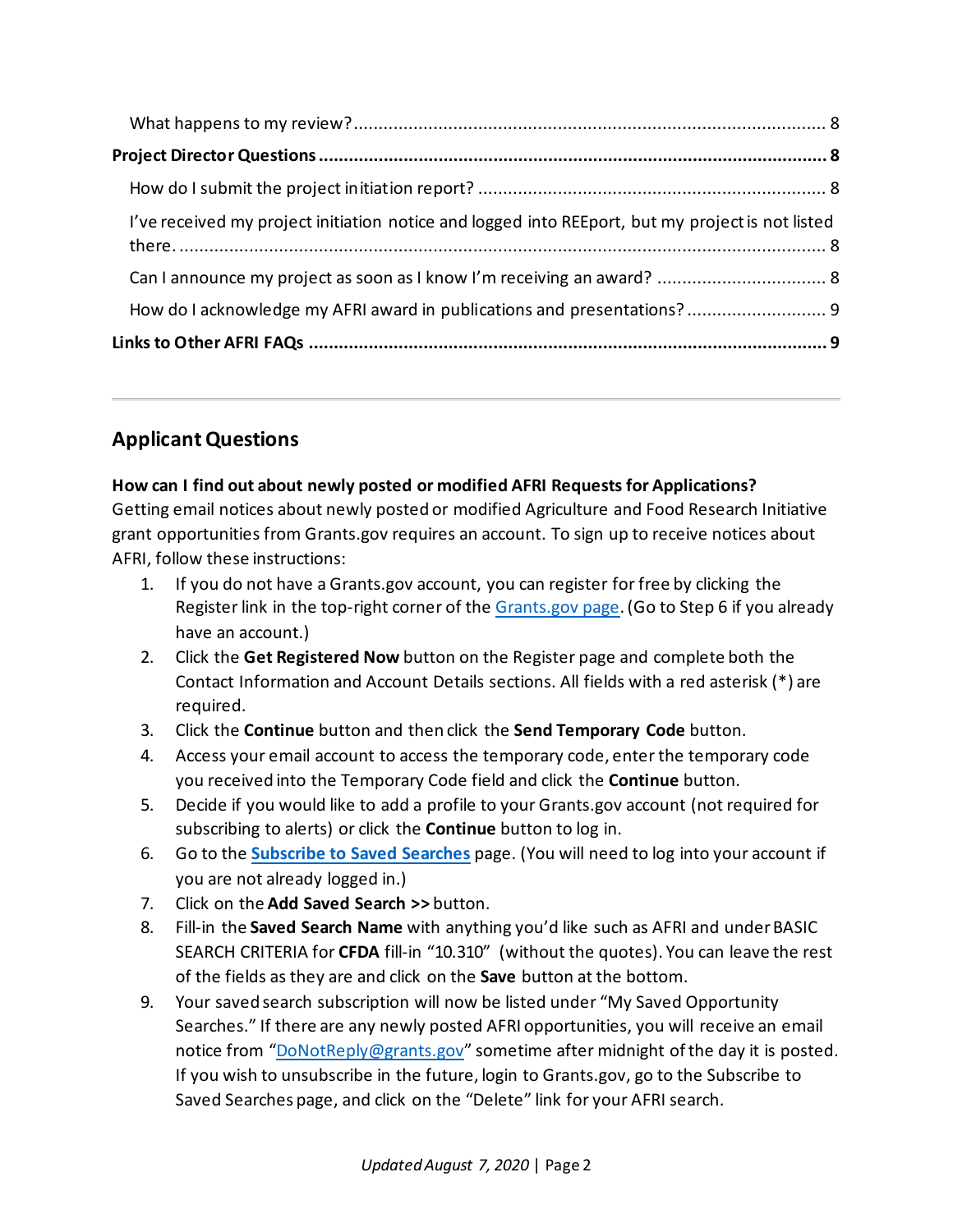This will get you email notification of all AFRI RFAs being posted, both new postings and modifications of existing ones. The RFAs and their program area priorities may change from year to year, so reading through Part I, C of the RFA is always advisable for figuring out what area your project may fit into.

We also keep the [AFRI Request for Applications](https://nifa.usda.gov/afri-request-applications) page updated with information on upcoming RFAs and their expected or actual publishing dates as information becomes available.

#### <span id="page-2-0"></span>**What happened to the Challenge Area RFAs?**

Challenge Area RFAs have not been offered since 2018. All previous Challenge Area RFAs have been combined into a new RFA[, AFRI Sustainable Agricultural Systems](https://nifa.usda.gov/program/afri-sas) (SAS). SAS was created from previous RFA concepts to transform the U.S. food and agricultural system by increasing production in sustainable ways as the world population approaches 10 billion by 2050.

#### <span id="page-2-1"></span>**What kind of projects do AFRI grants fund?**

Generally, AFRI seeks to fund agriculture and food research, education and extension projects. Each of the [AFRI Requests for Applications](http://nifa.usda.gov/afri-request-applications) may contain multiple programs, each with their own descriptions, which are described in Part I, C of the RFA. The AFRI Foundational and Applied Science Program contains the most topics with numerous program area priorities in six AFRI priority areas specified in the 2018 Farm Bill, as well as some crosscutting programs that cover more than one priority area:

- Plant health, and production and plant products
- Animal health, and production and animal products
- Food safety, nutrition, and health
- Bioenergy, natural resources, and environment
- Agriculture systems and technology
- Agriculture economics and rural communities

### <span id="page-2-2"></span>**How do I navigate an AFRI Request for Applications?**

AFRI RFAs are organized in a consistent fashion. While all information in the RFA may be relevant to submitting an application, the following guidance may be helpful to applicants unfamiliar with AFRI RFAs:

In order to determine what program(s) might be a fit for your project, you'll need to read through the Program Area Descriptions in Part I, C of the RFA. Each of the program area priorities listed in that section will have vital information including what subjects are covered, specific deadlines for applications/letters of intent (not all programs require letters of intent), maximum project duration, and maximum budget(s) for the specific program. There are also NIFA contacts listed for each program area priority if you have questions on fit to program.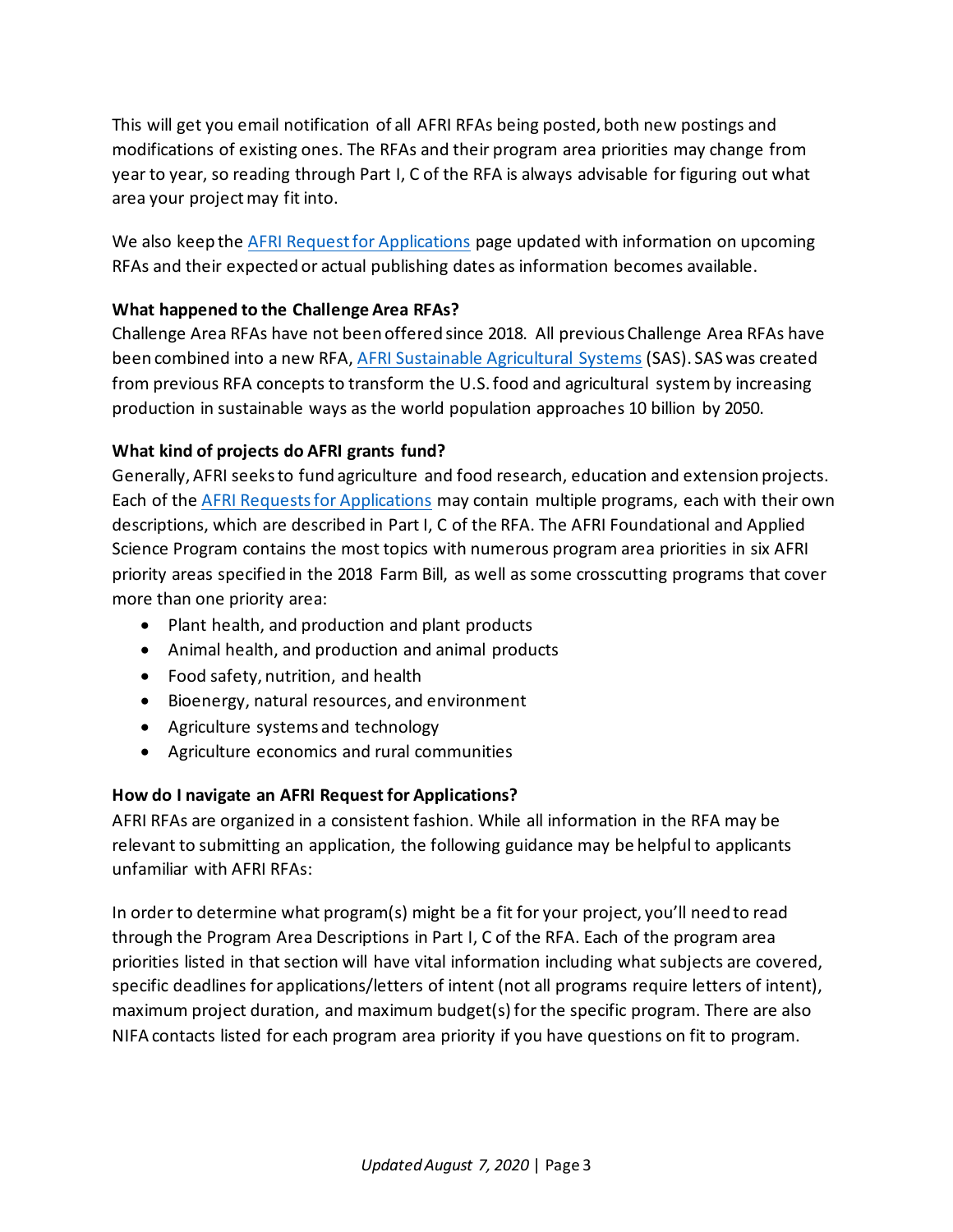Applicant eligibility is linked to project type (listed in Part I, C of the RFA for each program area priority). You will need to look at eligibility information listed in Part III, A of the RFA. In general, single-function projects (research, education, or extension) have the broadest eligibility.

Once you have determined both eligibility and fit for your application, application and submission information is found in Part IV of the RFA, which may link to separate documents and reference the [NIFA Grants.gov Application Guide.](https://nifa.usda.gov/resource/nifa-grantsgov-application-guide-location) While developing your application, you should keep in mind the evaluation criteria in Part V, B of the RFA that is used in the NIFA-AFRI peer review process by reviewers.

Please keep in mind that RFA modifications may be posted to correct or add information, following the instructions to subscribe to AFRI postings on Grants.gov (first question of this FAQ) will keep you updated if a modification is posted.

### <span id="page-3-0"></span>**Who should I contact about a particular program?**

[AFRI Requests for Applications](http://nifa.usda.gov/afri-request-applications) (RFAs) may contain multiple programs area priorities described in Part I, C of the RFA. Each program area priority will have information on its specific funding priorities as well as provide Program Area Priority Contacts. Those contacts can answer your questions about the program area priority and its requirements. They can provide advice on general suitability of a proposed topic for the specific program area priority but cannot review your project or application.

### <span id="page-3-1"></span>**Who is eligible to apply for AFRI grants?**

Eligibility for applying to AFRI grants is linked to requested project type(s) for each program area. You can find the project type listed for each program in the program area descriptions by reading through Part I, C of [AFRI Requests for Applications.](http://nifa.usda.gov/afri-request-applications) Using that information, you can determine your eligibility using the information in Part III, A of the RFA. In general, singlefunction projects (research, education, or extension) have the broadest eligibility.

## <span id="page-3-2"></span>**Are there any special grants available for small or mid-sized institutions, minority-serving institutions, and institutions in Established Program to Stimulate Competitive Research (EPSCoR) areas?**

Strengthening Grants are types of AFRI Food and Agricultural Science Enhancement (FASE) Grants which are designed to help institutions develop competitive projects and to attract new scientists and educators into careers in high-priority areas of national need in agriculture and food sciences. See the [AFRI FASE and EPSCoR webpage](https://nifa.usda.gov/afri-fase-epscor-program) for more information including the [AFRI](https://nifa.usda.gov/resource/afri-fase-faq)  [FASE FAQ.](https://nifa.usda.gov/resource/afri-fase-faq)

### <span id="page-3-3"></span>**Are there any special grants available for New Investigators?**

Included among the AFRI FASE Grants are Standard Grant and Seed Grant opportunities specific for New Investigators. Eligibility criteria and description of New investigator Grant types are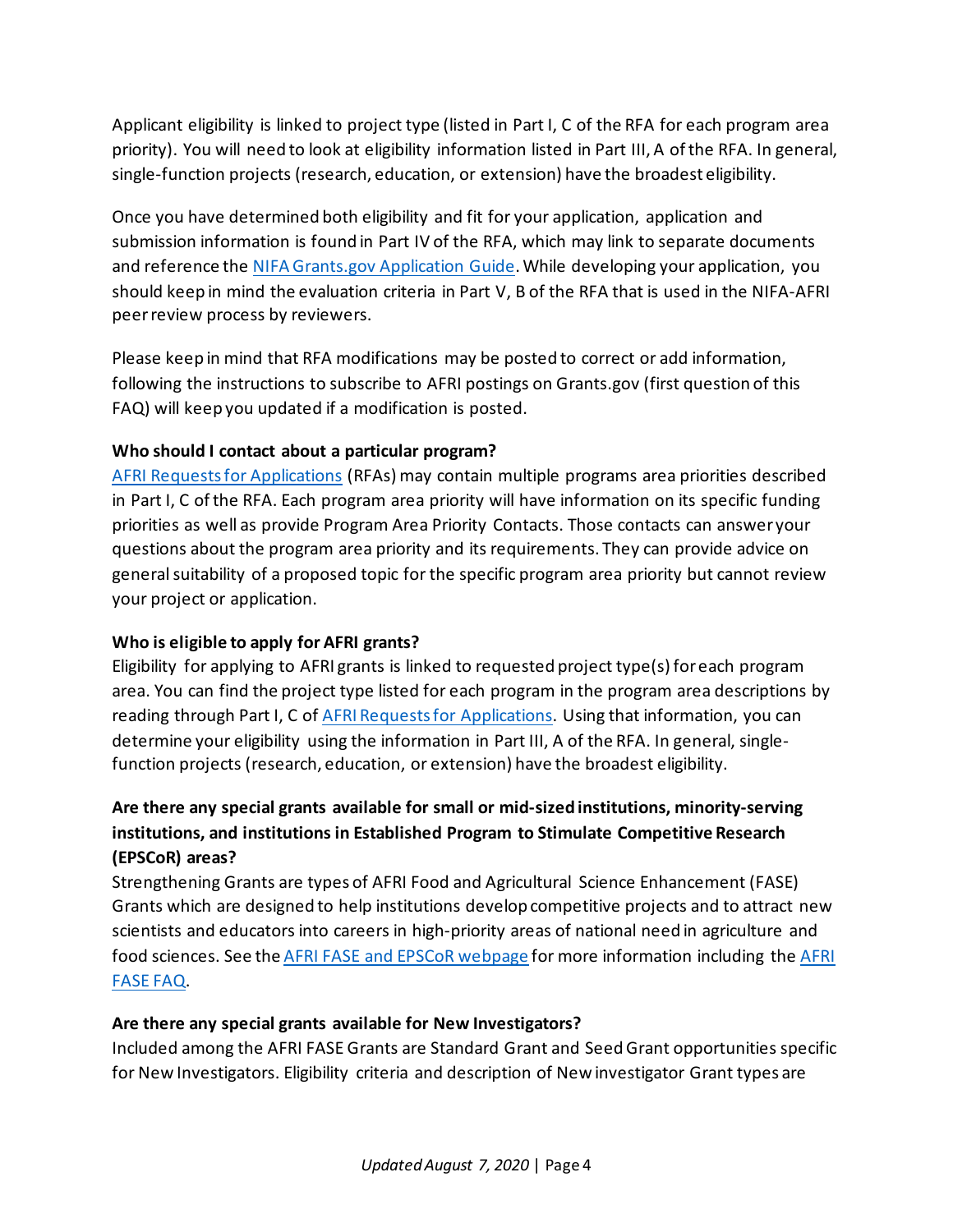included in the AFRI Foundational and Applied Science RFA. See th[e AFRI FASE and EPSCoR](https://nifa.usda.gov/afri-fase-epscor-program)  [webpage](https://nifa.usda.gov/afri-fase-epscor-program) for more information including th[e AFRI New Investigator FAQ.](https://nifa.usda.gov/resource/afri-fase-ni-faq)

#### <span id="page-4-0"></span>**What do I need to include in my Letter of Intent?**

Information on what is required in a Letter of Intent can be found in the AFRI Letter of Intent Instructions (found in the Attachment list on [AFRI RFA Resources\)](https://nifa.usda.gov/resource/afri-request-applications-resources). These instructions are only relevant to specific program areas that require a letter of intent as specified in the description for each program area priority in Part I, C o[f AFRI Requests for Applications.](http://nifa.usda.gov/afri-request-applications) The RFA for your particular program area may have additional information about what the LOI should contain.

### <span id="page-4-1"></span>**Can I be Project Director or Co-Project Director on more than one project?**

We generally give this advice on being a Project Director for more than one application:

While it is not prohibited to do so (either in a specific program priority area or for specific AFRI RFAs as a whole), AFRI programs discourage the same individual from submitting more than one application as lead/first Project Director. Because of the competitive nature of the AFRI program, it is often best to select one project and put the time into writing the strongest application that you can. However, there is similarly no prohibition against more than one grant being given to a single project director, but some program area priorities do have a limit on the number of grants an institution may receive.

For Co-PDs and collaborators, there is also no prohibition on being on more than one project.

All Co-PDs and PDs need remember to include all the pending applications in their Current & Pending form to confirm that they would have enough time to work on all of them if all the listed applications receive awards.

### <span id="page-4-2"></span>**What do I need to include in my application?**

Information on what is required in an application is found in Part IV o[f AFRI Requests for](http://nifa.usda.gov/afri-request-applications)  [Applications](http://nifa.usda.gov/afri-request-applications) which may link to separate documents and reference th[e NIFA Grants.gov](https://nifa.usda.gov/resource/nifa-grantsgov-application-guide-location)  [Application Guide.](https://nifa.usda.gov/resource/nifa-grantsgov-application-guide-location)While developing your application, you should keep in mind the evaluation criteria in Part V, B of the RFA that is used in the NIFA-AFRI peer review process by reviewers.

### <span id="page-4-3"></span>**Do I need to do anything special when applying for conference grants?**

Not all program area priorities allow conference grant applications, please consult Part I, C of the RFA to determine if a particular program allows them. Letters of Intent are required for all Conference Grants prior to submission of applications. The conference grant LOI must be submitted to the program area priority contact(s) a minimum of 195 days before the conference begins. Applications should be submitted after receiving an LOI decision response and must be submitted a minimum of 150 days before the conference begins. Please se[e AFRI](http://nifa.usda.gov/afri-request-applications)  [Requests for Applications](http://nifa.usda.gov/afri-request-applications) and [AFRI RFA Resources](https://nifa.usda.gov/resource/afri-request-applications-resources)("AFRI Grant Types" and "AFRI Letter of Intent Instructions in the Attachment list) for more information. Additionally, there may be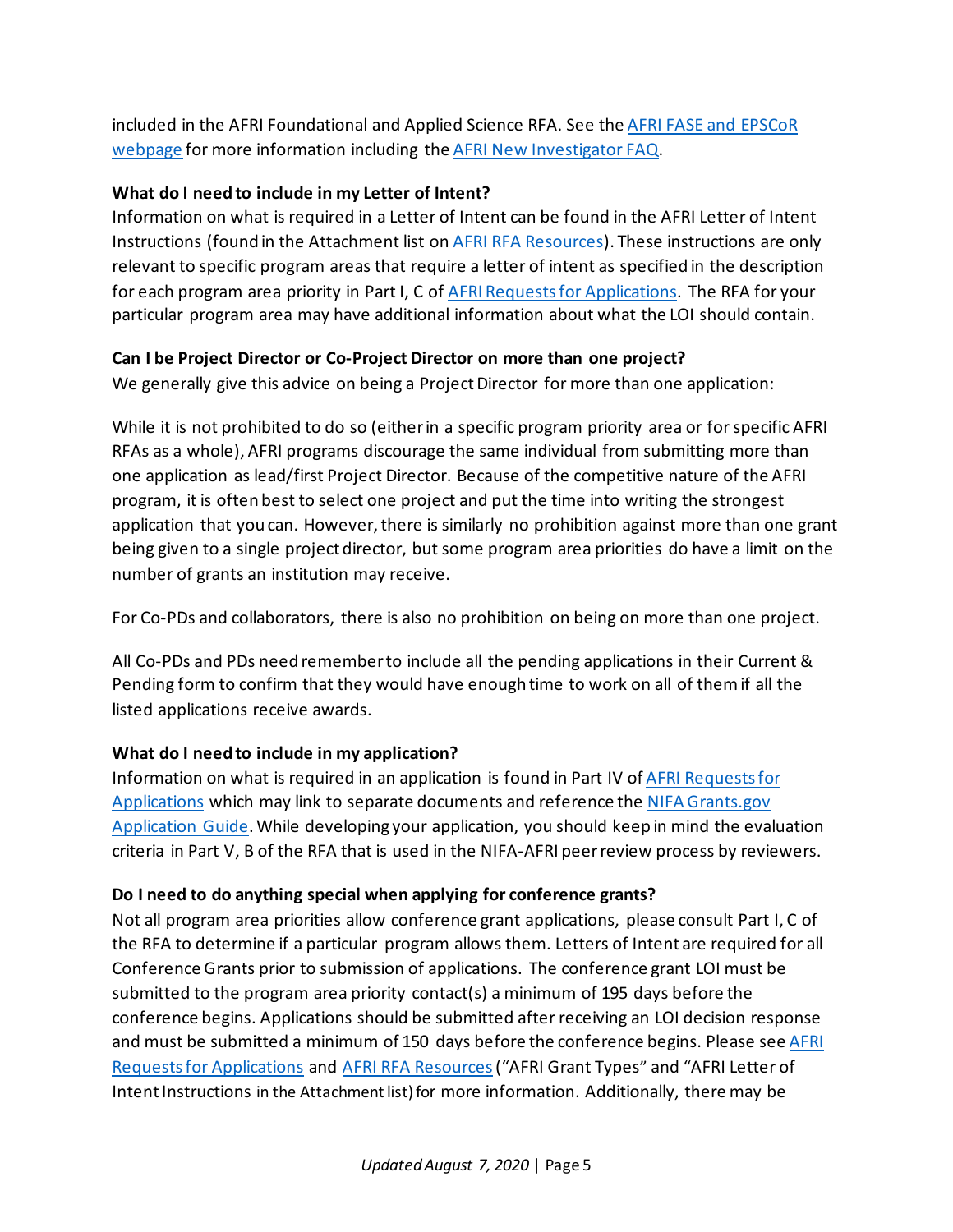special instructions for conference grants included in the grant application instructions and specific conference grant evaluation criteria listed in the AFRI Review Criteria (found in the Attachment list on [AFRI RFA Resources\)](https://nifa.usda.gov/resource/afri-request-applications-resources).

### <span id="page-5-0"></span>**If my project addresses a commodity board topic, do I list the commodity board co-funding as non-federal funds in my budget?**

Although the commodity board would provide half the funds for the award, the funds will be coming from NIFA as the granting institution and should be included in your budget as federal funds.

### <span id="page-5-1"></span>**Do I need to do anything special if my project addresses a commodity board topic?**

Beyond following the instructions for applications included in [AFRI Requests for Applications,](http://nifa.usda.gov/afri-request-applications) if your project addresses a commodity board topic you will need to request a letter of support for co-funding from the associated commodity board. In order to do this, you should contact the commodity board representative specified in the description for the program area priority with the topic (Part I, C of the RFA) to request the letter. The commodity board will need a copy of your application in order to assess your request; you can submit a request for a PDF of your entire application from the NIFA staff for that program. It may be beneficial to contact the commodity board earlier in order to find out if they have additional information relevant to your application development.

If you receive one, you should include the letter of support in your application on Grants.gov when it is received before submitting your application or send it to the National Program Leader(s) associated with the program within 60 calendar days after the application submission deadline (when it is received after submitting your application).

### <span id="page-5-2"></span>**When are the Letter of Intent and application deadlines for the current AFRI RFAs?**

The [AFRI Deadlines](https://nifa.usda.gov/afri-deadlines) page lists that information for all program area priorities for the current [AFRI Requests for Applications.](http://nifa.usda.gov/afri-request-applications) The list does not include interagency programs that may have RFAs published by the partnering agencies.

You can also find deadlines in the RFAs in the Program Area Descriptions (Part I, C of the RFA). Each program area will have information on its deadline(s) in that section for the included priorities.

If the RFA covers multiple years, make sure to check for updates for a particular year as specified on the cover page and funding opportunity number section of the RFA.

### <span id="page-5-3"></span>**What can you tell me about the review process for applications?**

AFRI uses a peer review process for its grants. You can find general information about peer review at NIFA in this [fact sheet](https://nifa.usda.gov/resource/nifa-peer-review-process-competitive-grant-applications) and information specific to AFRI peer review guidelines is found in the AFRI Review Criteria (found in the Attachment list on [AFRI RFA Resources\)](https://nifa.usda.gov/resource/afri-request-applications-resources).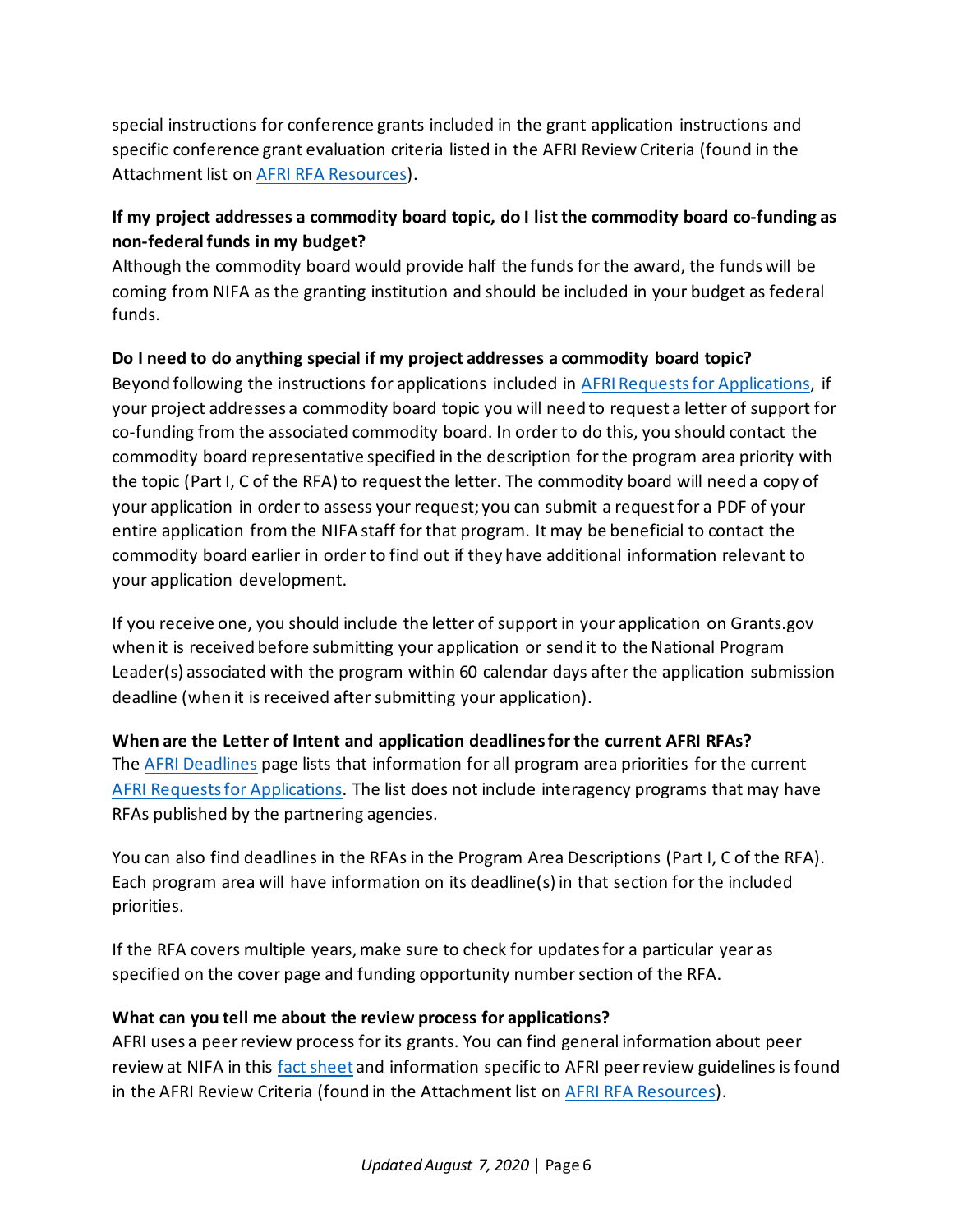# <span id="page-6-0"></span>**The budget limits for Standard Grants in most program area priorities of the Foundational and Applied Science RFA have increased for 2021. How will this affect funding success rates in those program area priorities?**

For the FY 2021 and FY 2022 Foundational and Applied Science RFA, NIFA intends to use 3 years of appropriated funding over two review cycles with 1.5 years of appropriated funding being used in each year.

- For the 2021 review cycle, NIFA will use all of the FY 2021 appropriated funding and 50% of the FY 2022 appropriated funding.
- For the 2022 review cycle, NIFA will use 50% of the FY 2022 appropriated funding and all of the FY 2023 appropriated funding.

Due to this, each program area priority will have approximately 50% greater funding allocated to it than in FY 2020. We expect this to completely offset the approximate 30% increase in grant size and any increase in submission rate that may occur.

# <span id="page-6-1"></span>**The time between most AFRI Foundational and Applied Science RFA application submission deadlines for 2020, 2021 and 2022 is about 14-15 months. Does NIFA plan to continue this trend into the future?**

No, this approach was taken to shift application submission deadlines to be near the very beginning of the fiscal year for the appropriations supporting that funding cycle. Thus, the deadlines published for the 2022 application submission cycle will be the *approximate*dates for submission in future years. This will allow NIFA to complete the entire application submission, peerreview, and grant awarding cycle within the same fiscal year for which funding was appropriated.

# <span id="page-6-2"></span>**PanelistQuestions**

### <span id="page-6-3"></span>**What should I write in the text of my review?**

When reviewing an application, please refer to the guidelines in AFRI Review Criteria (found in the Attachment list on [AFRI RFA Resources\)](https://nifa.usda.gov/resource/afri-request-applications-resources). For format, you can either use each criterion as a heading or use free-form narrative, making sure that all the criteria are addressed. Panelists should consider the review from the perspective of the applicant and ensure that they provide ample constructive feedback. This is especially useful for applicants whose applications are not chosen for funding that may wish to improve on their projects.

AFRI has some [general guidance](https://nifa.usda.gov/resource/guidance-afri-reviewers) for reviewers including a list of criteria for different project types. Some programs may have a specific format or provide additional guidance, so you should always defer to the instructions given by your Panel Manager and NIFA staff for the program.

### <span id="page-6-4"></span>**What if I am having issues with PRS?**

If you have issues accessing PRS or other question, please contact the NIFA staff for the program or the Panel Manager.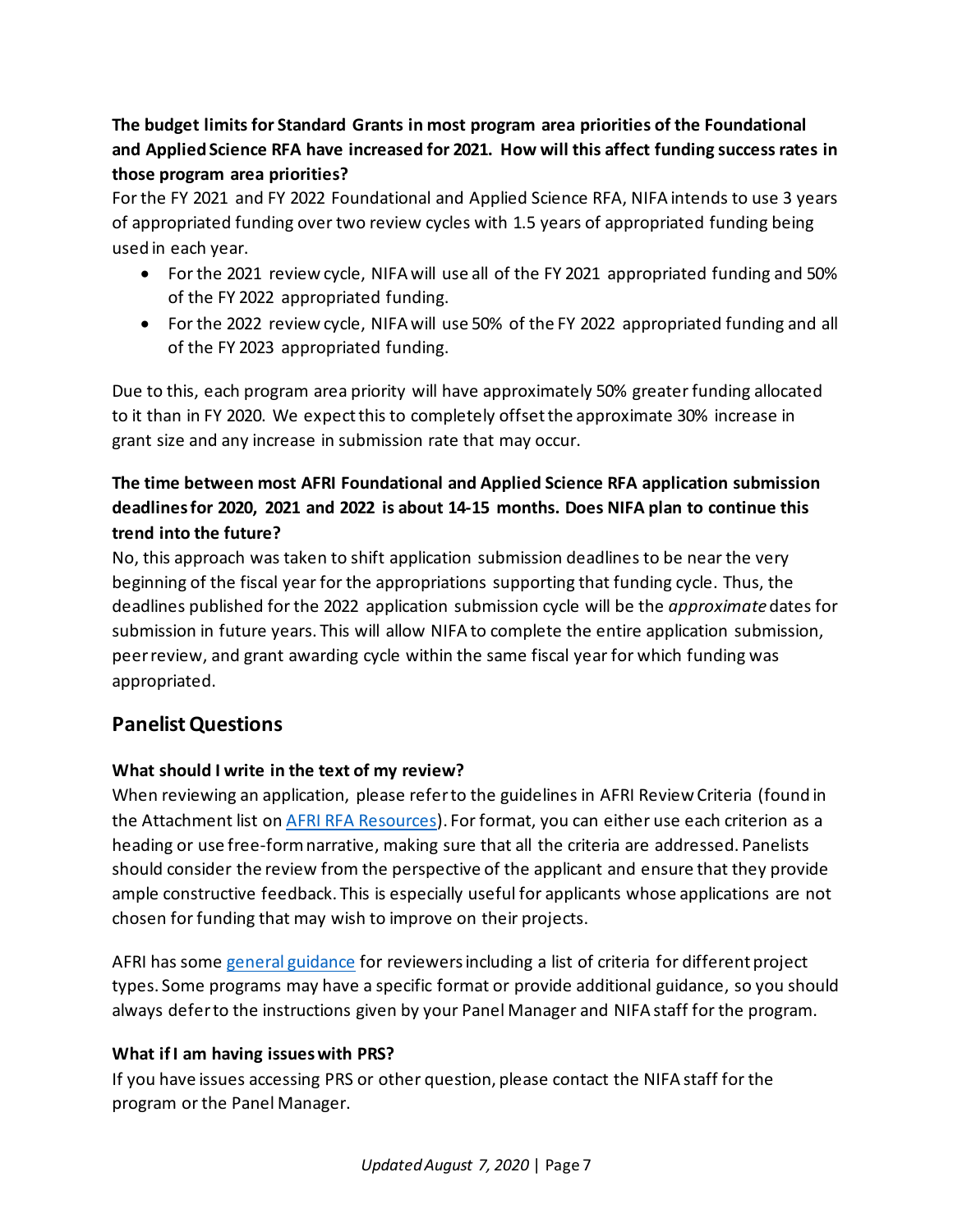#### <span id="page-7-0"></span>**What happens to my review?**

It is NIFA policy to edit the reviews to remove inappropriate language, identification of panel members, score/rating, and language that indicates the application should be funded. After award determinations are made by the program, the panel summary (for non-triage applications) and reviews for that application are shared with the application's Project Director. This information can serve as helpful feedback for improvement of a project or increase an applicant's understanding of good applications.

## <span id="page-7-1"></span>**Project DirectorQuestions**

#### <span id="page-7-2"></span>**How do I submit the project initiation report?**

The instructions for doing a project initiation report will be emailed to the Project Director listed for your application. This email will come from REEport@nifa.usda.gov with a subject line of "NIFA Grant Proposal - Action Required in REEport: GRANTXXXXXXXX" where the GRANT number is the one associated with your application. Please check your spam folder in case the email was filtered there.

You can consult the [REEport Guide for Project Directors](https://nifa.usda.gov/resource/reeport-guide-project-directors) for what you should see on your screen and how to use the system.

### <span id="page-7-3"></span>**I've received my project initiation notice and logged into REEport, but my project is not listed there.**

In cases where multiple organizations share the same identification numberfor a university system, you may receive an email with the subject "Alert More Information Required for New Project Initiation in REEport" that you need to respond to so that the project can be assigned correctly. When you reply, please send the information to [electronic@usda.gov.](mailto:electronic@usda.gov)

You can find more information about this and other common issues in the [REEport](https://nifa.usda.gov/resource/reeport-troubleshooting-guide)  [Troubleshooting Guide.](https://nifa.usda.gov/resource/reeport-troubleshooting-guide)

#### <span id="page-7-4"></span>**Can I announce my project as soon as I know I'm receiving an award?**

The Secretary of Agriculture has requested that all NIFA awardees and their institutions refrain from doing any form of publicity on their award recommendation until the Secretary's office has had a chance to make a press release first or until your office receives official notification of this award from our Awards Management Division. This applies to announcements in all forms of institutional and departmental newsletters, campus newspapers, and local, regional, and national news media outlets. Failure to adhere to this request will put your award recommendation at risk and may make it subject to withdrawal.